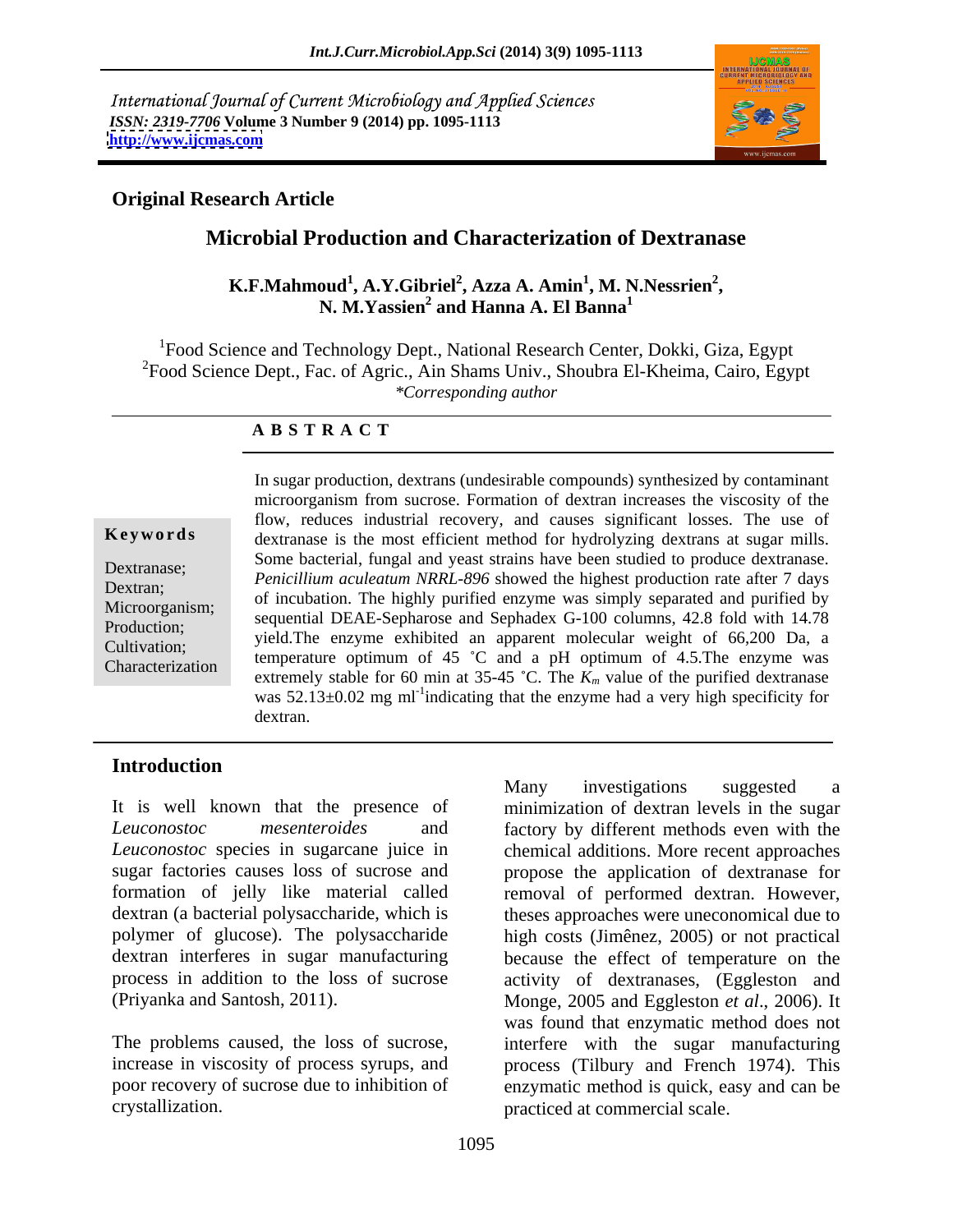Enzymatic hydrolysis of dextran from sugar dextran in 20 minutes by using dextranase. solutions could reduce the molecular mass The enzyme could be used without changing and therefore the viscosity of juices the pH of juice and at temperature of 50 °C. (Cheetham *et al.,* 1991, Cuddihy *et al.,* The excessive elongation of crystal and 1999, Inkerman and Riddell, 1977, Madhu viscosity of syrups and molasses may be *et al.,* 1984, and Matheson, 1980). reduced by the enzymatic decomposition of

Thus for improving the production performance, the removal of dextran is The present investigation was carried out to essential. Generally dextran levels present in produce dextranase by using different strains mixed juice vary from 300 to 600 mg/l. The of Penicillium (*P. funiculosum NRRL-6014*  use of dextranase produced by microbial sources (i.e. bacteria, moulds like *subtilus M-15*, *Leconostoc dextranicus B- Penicillium* and *Aspergillus* sp., and yeast) *512 FM*, *Saccharomyces cerevisiae YSF-5* for removal of such polysaccharide is of and *Lipomyces starkyi ATCC-12659*. The great importance. Dextranase  $[(1-6) \alpha-D-$  characteristics of the produced dextranase glucan, 6-glucanohydrolase or glucanase (E.C. 3.2.1.11) is specifically hydrolyze the  $\alpha$ -(1-6) linkages in dextran. Since many **Materials and Methods** dextrans contain a relatively high concentration of secondary linkages, other than  $\alpha$ -(1-6), and enzyme that can break (1- funiculosum NRRL-6014, Penicillium 2), (1-3) and (1-4) linkages in dextran, is *aculeatum* NRRL-896, *Bacillus subtilus* M also included together with true dextranase. The hydrolysis products of dextran by Saccharomyces cerevisiae YSF-5 and dextranase are glucose (with exodextranase), *Lipomyces* starky ATCC-12659 were isomaltose and isomalto-oligosaccharides. obtained from the Microbiological Resource Therefore, these enzymes are commonly center "MIRCEN", Faculty of Agriculture, called glucanases (E.C. 3.2.1.11) (Priyanka

dextranase is the reduction of slimes in Sepharose chromatography, ammonium sugar production processes. The growth of sulphate, dextran were purchased from *Leuconostoc mesenteroides* and *Leuconostoc* species is the most important factor in the deterioration of cane sugar and **Methods** frost-damaged beet sugar (Brown & Inkerman, 1992, Bucke *et al.,* 2001, Riffer, 1982, Singlenton *et al.,* 2001, and Steels *et al.,* 2001). The use of dextranase in sugar mills not only improves the factory performance but also the sugar quality

Tilbury (1971) removed about 68% of

dextran (Hidi, 1975).

and *P. aculeatum NRRL-896*), *Bacillus*  were also determined.

### **Materials and Methods**

and Santosh, 2011).<br>
ollections of the National Research Center<br>
One of the major industrial applications of Sephadex G-100 chromatography, DEAE-Different microbial strains i.e. *Penicillium funiculosum* NRRL-6014, *Penicillium*  15, *Leconostoc dextranicus* B-512 FM, *Saccharomyces cerevisiae* YSF-5 and *Lipomyces starkyi* ATCC-12659 Ain-Shams University and the collections of the National Research Center were used to produce enzyme dextranase. Sephadex G-100 chromatography, DEAE- Sepharose chromatography, sulphate, dextran were purchased from Sigma.

### **Methods**

### **Cultivation media**

(Fulcher and Inkerman 1974).<br>
sources of carbon, KH2PO4,  $(NH_4)_2SO_4$ ,<br>  $MgSO_4.7H_2O$  and FeSO<sub>4</sub>). The basal medium used for the cultivation for the six different cultures (potato dextrose agar, peptone-yeast, Difco Bacto agar,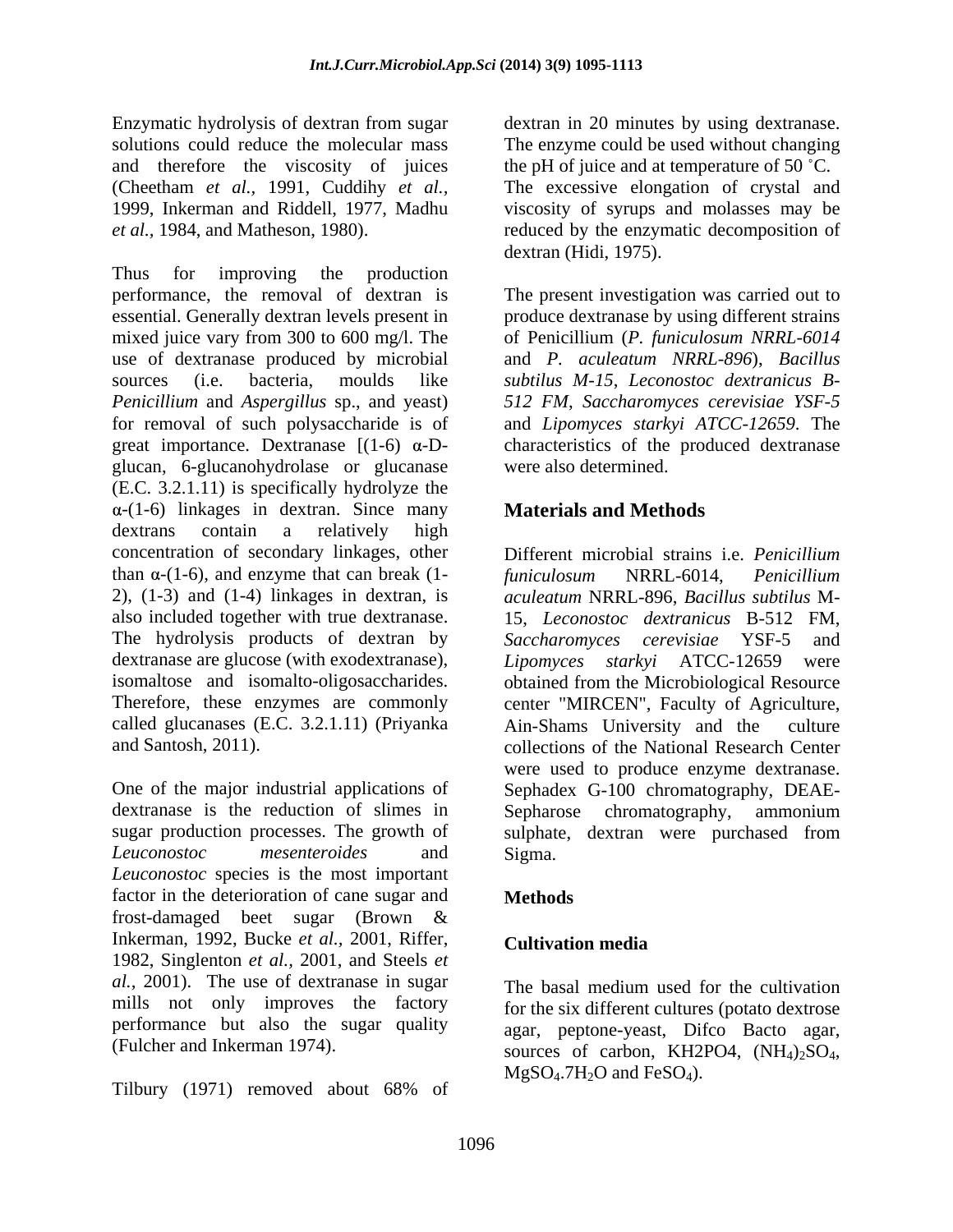#### **Production of Crude Dextranase from Different Microbial Strains** 6. *NRRL-896* were obtained from the

 $MgSO<sub>4</sub>.7H<sub>2</sub>O (0.1), MgSO<sub>4</sub> (0.1) and NaCl<sub>2</sub>$ (0.1); the pH of the medium was adjusted to Spore suspension was prepared in saline 7.0 with KOH, and 1 % dextran (MW 40000) was added as described by David days old. These plates were incubated for and Day (1988). Ten conical flasks (250 ml) three days at 29 °C and then single colonies each containing 25 ml medium were shaked were separated to complete media (CM) as and incubated at 30  $^{\circ}$ C for 7 days. After about a week a silky, yellow growth could just be observed in the flasks. Inoculate from **Bacterial Strains** the culture were spread on dextran agar medium (same as in the flasks plus 1.5 % colonies and preserved as lyophilized  $(0.3\%)$ ; agar (20); 0.2% K<sub>2</sub>HPO<sub>4</sub> and 0.2%

conical flasks (250 ml) incubated at 30 °C

Growth was followed quantitatively by measuring the turbidity of culture samples in

The strains of *Penicillium funiculosum* then supplemented with locust bean gum,

**Yeast** production medium containing (g/l): The yeast strains *Saccharomyces cerevisiae* Mg<sub>2</sub>SO<sub>4</sub>.7H<sub>2</sub>0 (0.5), and yeast extract (0.5). *YSF-5* and *Lipomyces starkyi ATCC-12659* The pH was adjusted to 6.0 and this was were cultivated first on media (described as considered as a complete medium (CM) but above), then obtained from the cultivation the minimal medium (MM) had the medium and submerged in enriched following ingredient  $(g/l)$ : NaNO<sub>3</sub> (3); KCL production medium composed of  $(g/1)$ :  $(0.5)$ ;  $MgSO<sub>4</sub>.7H<sub>2</sub>O$   $(0.5)$ ;  $FeSO<sub>4</sub>.7H<sub>2</sub>O$  $KH_2PO_4$  (2.5),  $(NH_4)_2SO_4$  (5.0), (0.01);  $KH_2PO_4$  (1); glucose (40); agar (20) *NRRL-6014* and *Penicillium aculeatum NRRL-896* were obtained from the cultivation medium and transferred to production medium containing (g/l): Glucose (30); peptone (5);  $K_2HPO_4$  (1); and the pH was adjusted to 6.8.

> solution (0.85 % NaCl) from slant of 10 described by Mohamed *et al.,* (2007).

### **Bacterial Strains**

w/v, Difco Bacto Agar). Yellow colonies cultivated on a Petri dishes culture medium developed within two days, and several composed of (w/v): corn steep liquor transfers were performed with isolated the (0.3%); peptone (0.3%); yeast extract ampoules stored at -20  $\degree$ C. KH<sub>2</sub>PO<sub>4</sub>, to increased the culture cells, the The growth experiments were performed in and incubated for 7 days at 37<sup>°</sup>C. The for 12 days on rotator shakers. The volume medium were obtained, according to **Elvira**  of the medium was adjusted to a depth of a *et al.,* **(2003)**, and then submerged in a few millimeters to ensure proper aeration. production medium composed of  $(w/v)$ : The medium (submerged medium) described  $\alpha$  dextran (0.5%),  $K_2HPO_4$  (0.1%) and above was used, and the sources of carbon  $KH_2PO_4(0.15\%)$ , the pH of the medium was as dextran with other compounds were adjusted to 4.5, and 0.3 g soil sample was added as sterile solutions. added, and then 5 ml of the submerged The *Bacillus subtilus* M-15 strain was  $(0.3\%)$ ; agar (20); 0.2% K<sub>2</sub>HPO<sub>4</sub> and 0.2% pH of the medium was then adjusted to 7.5 growth white halo cells (colonies) on surface culture was transfered to 20 ml test tube and incubated for 12 days at 37 °C.

a spectrophotometer at 540 nm. The dextranase production medium for **Fungal Strains** was composed of (g/l): NaNO<sub>3</sub> (2), KH<sub>2</sub>PO<sub>4</sub> *Leconostoc dextranicus B-512 FM* strain (2), CaCl<sub>2</sub>.H<sub>2</sub>O (0.3), MgSO<sub>4</sub>.H<sub>2</sub>O (0.3),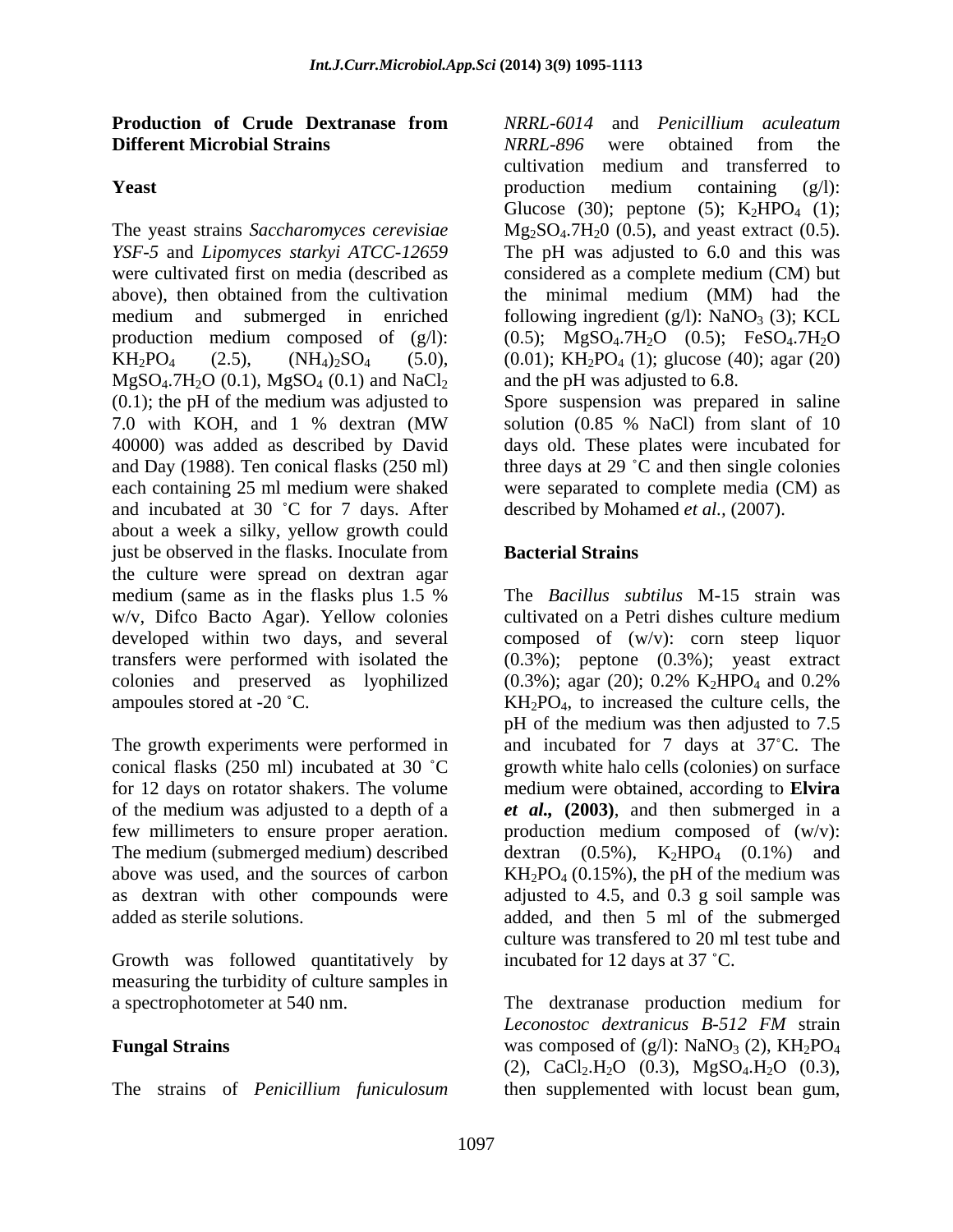corn steep solids, yeast extract, potato Protein Determination dextrose agar, and the pH was adjusted to

#### **Dextranase Activity**

Dextranase activity was assayed by a adding 2 ml of 3,5-dinitrosalicylic acid color substantial dextranase activity were reagent and read at  $A_{540}$ . One unit of dextranase is defined as the amount of enzyme which liberates one µmole of isomaltose (measurement as maltose) in 1 min under the described conditions.

#### **Protein Determination**

5.5 (Alberto and Owen, 1991). Protein was determined according to the method described by Lowry *et al.* (1951).

#### **Dextranase Extraction & Purification**

modification method of Webb and Spencer- The enzyme in the cell-free culture was Martin (1983) as follows: reaction mixture extracted by ammonium sulphate, then containing 2 ml of 2.5 % dextran in acetate purified using gel filtration on DEAE buffer (0.05 M, pH 5.0) and 10 µl of enzyme sepharose and Sephadex G-100 columns in a total volume of 3 ml was incubated at according to the method described by Elvira 50 °C for 10 min. Reaction was stopped by *et al.*, (2003). The fractions containing substantial dextranase activity were collected (Fig. 1).



Sephadex G-100 chromatography (Purification 42.87-fold)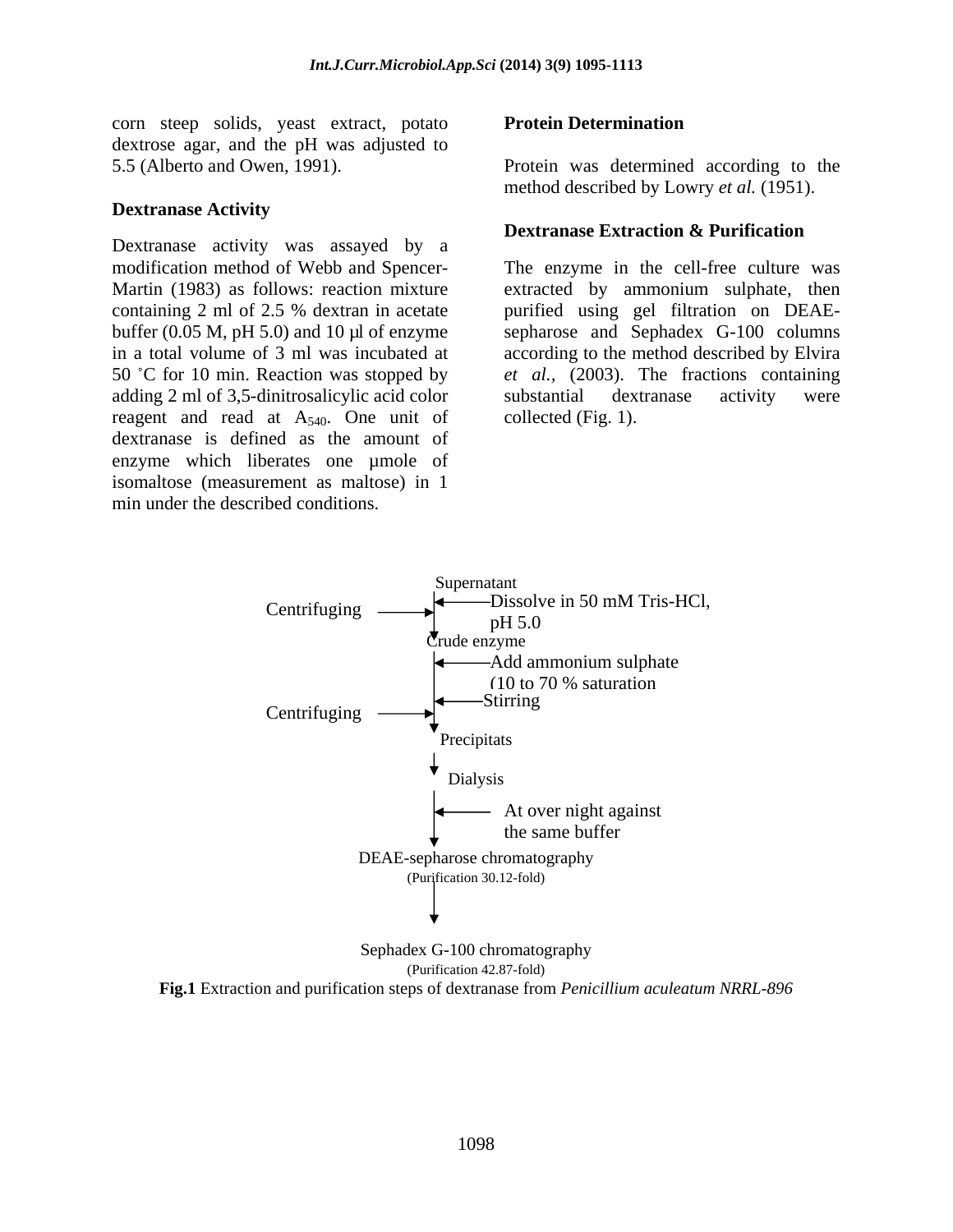## **Optimum pH & Temperature of**

Optimum temperature and pH were determined by changing separately the conditions of activity assays:  $pH$  from 3 to **NOICCULAR WITH**  $\alpha$ 8; temperature from 5 to 70  $^{\circ}$ C; and dextran concentrations 2.0 % (w/v). Buffer solutions  $\Gamma$  are nurified dextrange was senarated by of potassium phosphate pH from 3.5 to 5.5 using Sodium Dodecyle Sulfate-<br>were used according to the method polygorylamide gel electrophoresis (SDS) described by Yakup and Aziz (2007).

## **Determination of thermostability of**

Dextranase (159.31 units) was incubated in calcium acetate buffer  $(pH 4.5)$  at  $Qv$ -albumin  $(45.0 \text{ KDa})$ . Carbonic temperature from 5 to 70  $^{\circ}$ C for 60 min and the remaining activity was determined, using standard activity assay method described by Yakup and Aziz (2007).

## **Determination of pH stability of**

Dextranase (159.31 units) was incubated in various buffers pH  $(3.0 - 8.0)$  at optimum temperature  $(37 \text{ °C})$  for 60 min and the remaining activity was determined, using standard activity assay method described by Yakup and Aziz (2007).

The enzyme reaction velocities against the NKKL 890 lungar strain *F*. acquirement relation of the showed the highest enzyme yield different substrate concentration were carried out according to Rogalski *et al.,* (1997). Both  $K_m$  and  $V_{max}$  were calculated by using the saturation curve, Lineweaver-Burk plots, and Hans-Plots.



#### **Molecular Weight determine of Dextranase:**

of potassium phosphate pH from  $3.5$  to  $5.5$  is the solum condex potation of  $\frac{1}{2}$  $\frac{d}{dx}$  dextranase: Wt) were used as Myosin (200 KDa),  $\beta$ -The purified dextranase was separated by using Sodium Dodecyle Sulfate polyacrylamide gel electrophoresis (SDS- PAGE) according to the method described by Hames and Richwood (1990). The mixture of molecular-weight standards (mol. galactosidase (116 KDa), phosphorylase *b* (97.4 KDa), Serum albumin (66.0 KDa), Ov-albumin (45.0 KDa), Carbonic anhydrase (31.0 KDa), Trypsin inhibitor (21.5 KDa), Lysozyme (14.4 KDa) and Ribo-nuclease (13.3 KDa).

### **Results and Discussion**

### **dextranase:**<br> **Extraction** and purification of dextranase<br> **Extraction** and purification of dextranase **from different microbial strains:**

### **Extraction of dextranase:**

**Determination** of  $(K_m \& V_{max})$  of producer. The six currence serve grown on dextranase:<br>
periods i.e. 2, 4, 7, 10 and 12 days (Table 1). Among 6 microbial cultures investigated for the production of dextranase with potential industrial applications, only *P. aculeatum* was selected as the best dextranase producer. The six cultures were grown on the basal medium for different incubation The NRRL 896 fungal strain *P. aculeatum* showed the highest enzyme yield  $(101250.00 \text{ unit}100 \text{ml}^{-1} \text{ culture filter})$  after culture filtrate) after 7 days. It was therefore selected for further investigation.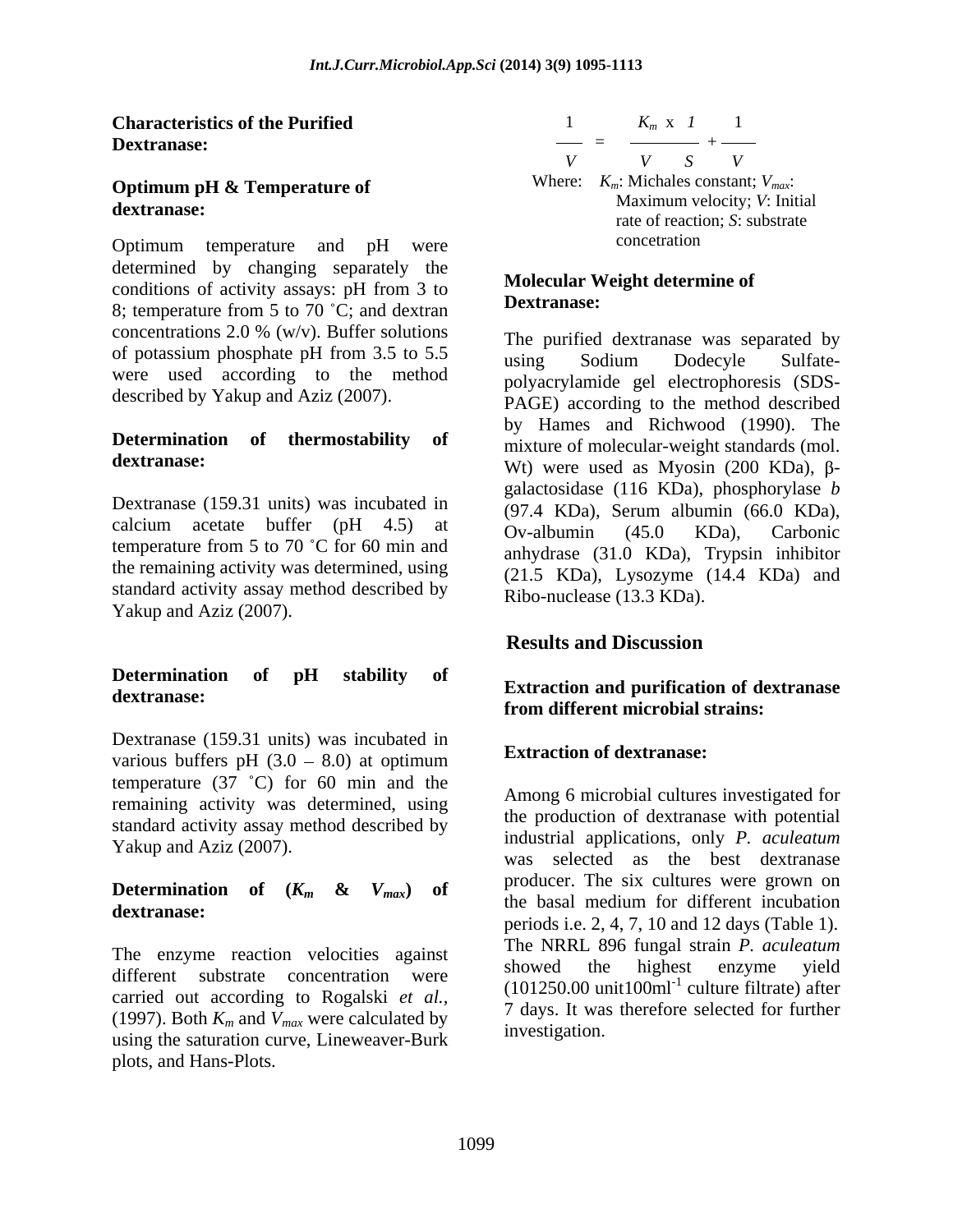The time course of biomass and dextranase Effect of nitrogen sources on the production production by microbial strains in basal medium is shown in (Fig. 2). Maximum in Table (3). dextranase activity was reached after 10, 10 and 7 days of incubation period for *S.*  Results indicated that using a combination *cerevisiae*, *L. dextranicus* and *P. aculeatum* of sodium nitrate and yeast extract as a strains, respectively; thereafter the enzyme source of nitrogen produced the highest activity declined. Accordingly, the highest activity (98751.65 units / 100ml) compared fungal biomass production was at  $7<sup>th</sup>$  days (Fig 2) for *P. aculeatum*, after which, there Excretistion time<br>
Effect of different nitrogen sources<br>
The interesting of production<br>
production by microbial strains in basal of determines from the contents of the production<br>
recolled the shown in (Fig. 2). Navienna

These results show that reaching the maximum cell mass is important for the similar to those reported by Mohamed *et al.,* dextranase production from *P. aculeatum* (101250.00 units) compared to either yeast or bacterial strains. **Extraction and Purification of Dextranase** 

The *Penicillium aculeatum* dextranase showed 1981.22 unit/mg protein as specific

## **Effect of different carbon and nitrogen**

that dextrin, starch, glucose and lactose caused a reduction in the enzyme activity.

Maximal yield of dextranase (99758.24 3.5% as a source of carbon. This value is the

These results are in agreement with that The dextranase  $[1-6-\alpha-D-g]u$ can, 6obtained by Priyanka and Santosh (2011)  $\&$  glucanohydrolase (E.C. 3.2.1.11)],

#### **Incubation time Incubation time Incubation time Incubation time Incubation in the Effect of different nitrogen sources**

of dextranase from *P. aculeatum* was shown in Table (3).

<sup>th</sup> days to other nitrogen sources. to other nitrogen sources.

was no more increase in the biomass. On the other hand using ammonium sulphate gave the lowest level of enzyme activity (721.08 units/100ml). These results are (1999).

## **from** *Penicillium aculeatum NRRL-896*

activity. *P. aculeatum* dextranase is presented in The outline of the purification procedures of Table (4).

**sources on the production of dextranase** After, removal of the insoluble materials by **Effect of different carbon sources** loaded onto a DEAE-Sepharose column The effect of different carbon sources that adsorbed was eluted by a linear gradient substituted dextrans (M.W. 40,000 Dalton) system of NaCl (0.21 M). The dextranase on dextranase activity in the basal medium fraction at (fraction number 43) gave a was investigated (Table 2). Results showed single active peak (Fig. 3) that had the centrifugation, the clear supernatant was (Elvira *et al.,* 2003). The dextranase maximum enzyme.

unit/100ml) was obtained with dextran at G-100 column and also one active highest among all tested carbon sources. symmetrical at fraction number 43, Fig. (4). The dextranase active peaks (D&E) were collected, saturated and applied to Sephadex dextranase peak was formed and collected

> The dextranase  $[1-6-\alpha-D-g]u can$ , 6glucanohydrolase (E.C. 3.2.1.11)], synthesized by some molds and bacteria, is great important in the sugar industry. It is capable of degrading the biopolymer dextran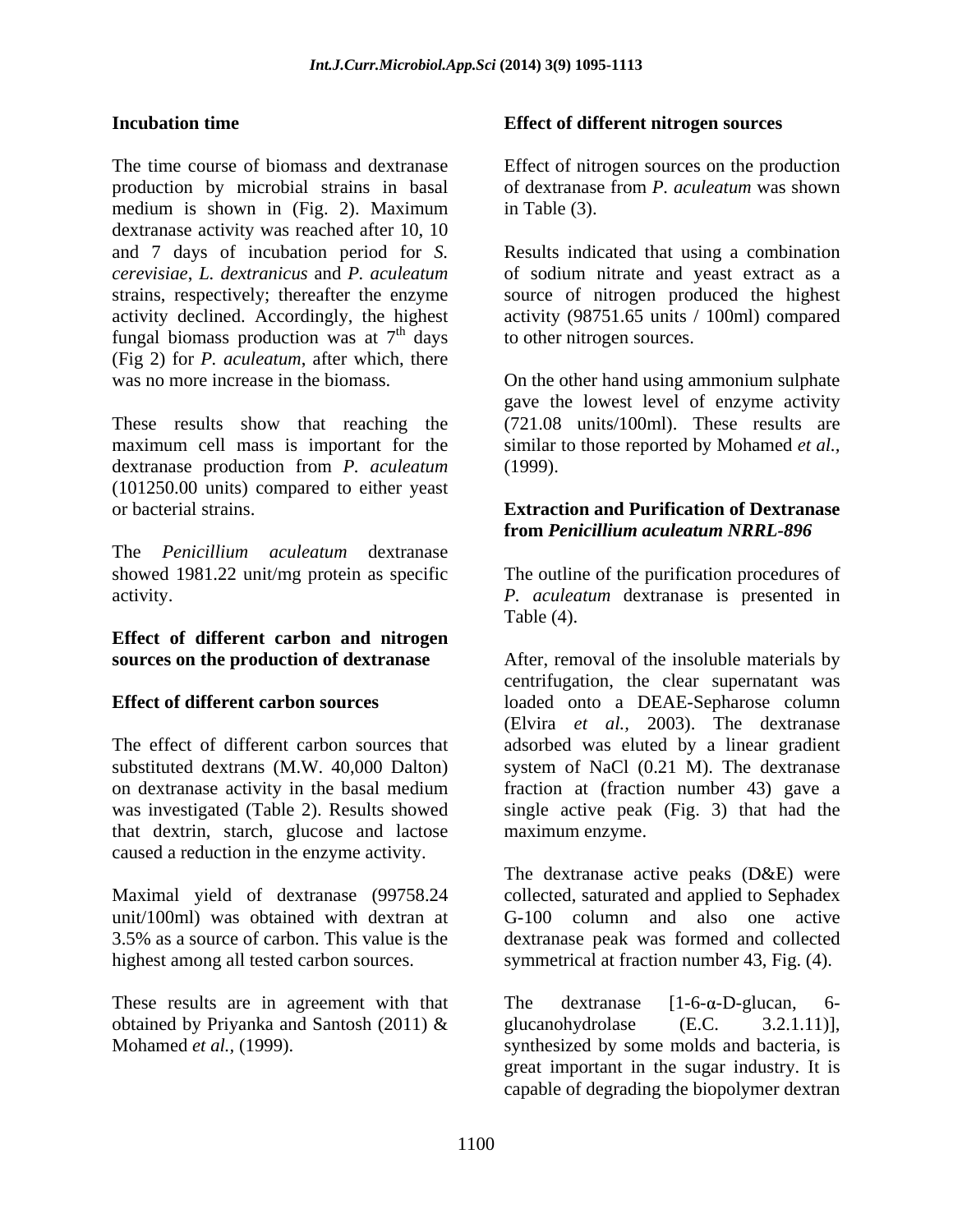formed in the cane juice during the production of sugar.

It could be concluded that from the six reported by Elvira *et al.,* (2003) and Madhu examined microbial strains, *P. aculeatum* and Prabhu (1984). It is obvious that the was chosen to produce the highest activity enzyme is stable within its active range and of dextranase with satisfactory level of this determines the optimal conditions of the 14.78, high purity 42.87 fold, and for reaction. These results offer optimum subsequent studies. The conditions for industrial usage.

### **Characterization of Dextranase Purified from** *Penicillium aculeatum NRRL-896*

between 45 and 70 °C. The minor conformational changes to

Quantitative dextranase assays were

### **Determination of Thermostability of Dextranase**

investigated mode of enzyme inactivation.

As shown in Fig. (7), the enzyme retains 96.3 % of its activity at temperatures up to **Determination of dextranase**  $K_m$  and  $V_{max}$ 45 C during 60 min incubation. The optimum temperature for the enzyme

activity was in the range of 35-45 °C.

These results are in agreement with that reaction. These results offer optimum

#### **Determination of pH stability of dextranase**

**Determination of Optimum Temperature:** Inactivation and modification of enzymes Results in (Fig. 5) showed that the highest due to extremes of pH is a common well activity of dextranase occurred at 45 °C, and documented phenomena in protein studies. a sharp decrease in activity was observed The degree of inactivation can range from **Determination of Optimum pH** incubation conditions (Yakup and Aziz, minor conformational changes to irreversible inactivation depending on the 2007).

performed for each pH value (Fig. 6), and Therefore, for investigation of pH stability, the greatest activity was found at pH 4.5. A the enzyme was incubated at various pH sharp drop in activity was recorded between values in the range of 3.0 to 8.0 at 45 °C for pH 5 to 8. 60 min and the activity was monitored. These results are in agreement with at pH range of 4.5 to 6.5 which is close to Shamsolahrar *et al.,* (2002) who indicated isoelectric point of the enzyme found to be that the optimum pH of *Penicillium* equal to 4.5. The optimum pH activity was *lilacinum* dextranase was 4.5. This result is in agreement Figure (8), shows that the enzyme is stable with that obtained by Mohamed *et al.,* (2007).

Thermal stability is perhaps the most enzyme activity and stability was studied frequently encountered and most thoroughly and the enzyme was stableat a pH range of Thermal stability was examined by temperature for the enzyme activity was also incubation of the enzyme at different obtained in the range of 35–45 °C and the temperatures. enzyme retains 96.3 % of its activity under The effect of pH and temperature on the 4.5 to 8.0, and at pH value of 4.5. Optimum temperature up to 45  $^{\circ}$ C in 60 min.

Michaelis constant and the maximum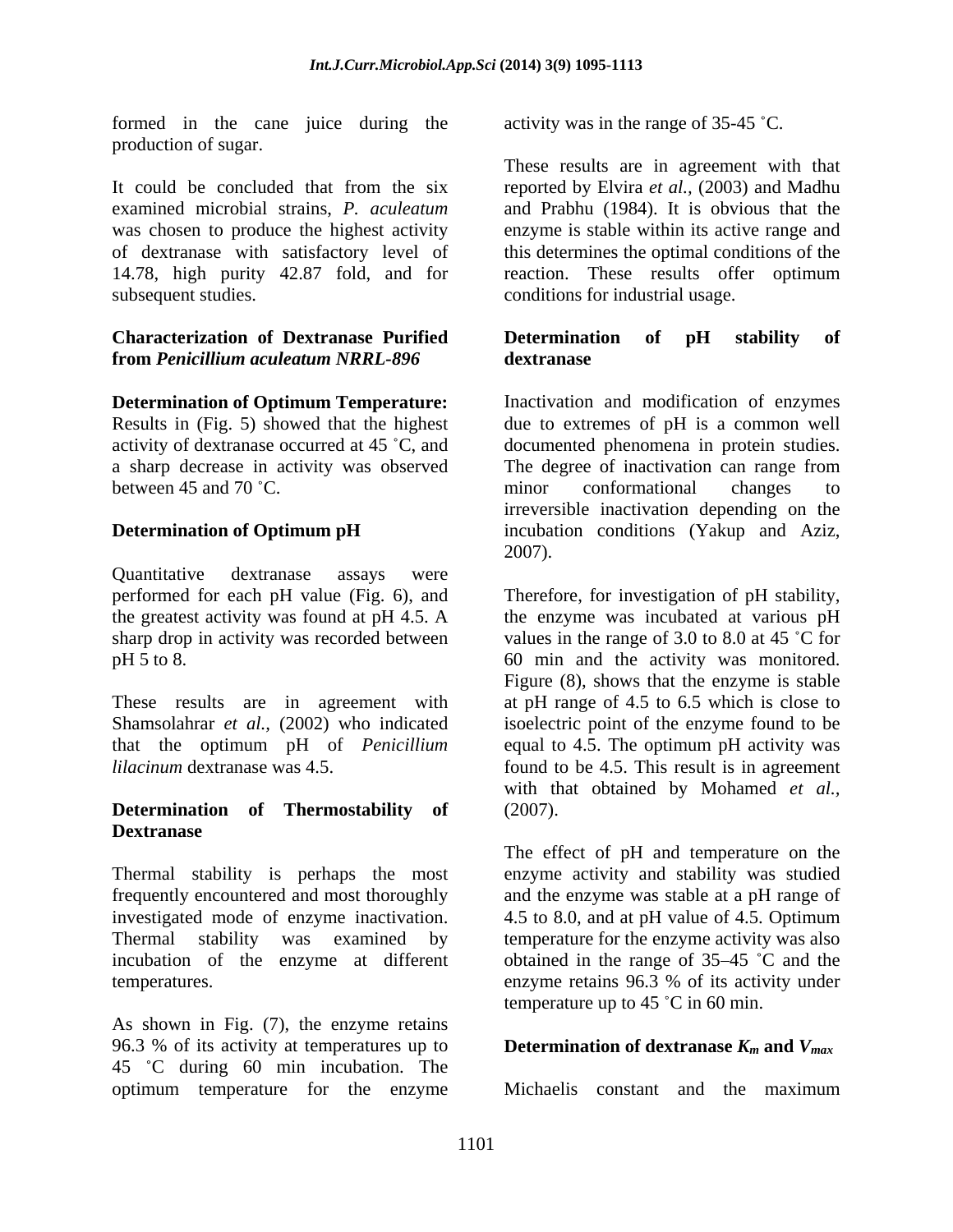velocity of the enzyme were calculated from considered in this study. Figures  $(12)<sub>a</sub>$  to initial velocities of enzymatic reactions at different concentrations of the substrate.  $\qquad \qquad$  deduced that all inhibitors have a

obtained by Yakup and Aziz (2007) and El-

# **Molecular-weight Estimations by SDS-**

The purified fraction produced from *P.*  enzyme has been observed. The contaminated increase with a high

The produced dextranase fraction showed high specific activity and molecular weight

Inhibition of enzyme within the juice could be one of the most important problems that might arise in industrial application. To deal with this problem, the effect of some **Effect of different concentrations of** inhibitors on enzyme activity was **stabilizing agents on the enzyme activity** investigated (Shamsolahrar *et al.,* 2002).

Lineweaver-Burk plot by determining the  $(12)$ <sub>h</sub> present Lineweaver-Burk plot of Results in (Fig. 9) showed that  $K_m$  and  $V_{max}$  activity. Among the inhibitors studied, were  $52.13 \pm 0.02$  mg ml<sup>-1</sup> and pectin and raffinose had a strong effect on  $2.97 \pm 1.02 \mu$  maltose, respectively, the enzyme activity; they inhibited the indicating highest affinity of dextranase to enzyme completely over the concentration daxtran. The results were higher than these of 0.1 %. Sugiura and Ito (1974) and Tanash *et al.*, (2011). Tanash *et al.*, (2011). different concentrations of inhibitors. It was deduced that all inhibitors have a competitive inhibition on the enzyme Shamsolahrar *et a*l., (2002), have reported *Penicillium funiculosum*.

**PAGE** As shown in Figures  $(12)$ <sub>a</sub> to  $(12)$ <sub>h</sub>, *aculeatum* was electrophoresed on a Sodium was demonstrated that *ki* of each inhibitor Dodecyl Sulphate (SDS)-polyacrylpmide gel was much higher than *km* of substrate. (10.0 % w/v), together with protein Therefore, it was deduced that the inhibition molecular weight markers, Fig. (11). A was greatly increased at high concentration linear relationship of the logarithm of the of substrate. Consequently, there would be protein molecular weight and the dextranase no problem in applying the enzyme to the comparing the amount of  $k_m$  for substrate with the amount of  $k_i$  for each inhibitor, it contaminated juices with a high concentration of dextran.

of 66,200 Da (Fig. 10). This result is in sucrose, raffinose, galactose maltose, pectin agreement with that found by Abdel-Aziz *et*  and galactoronic acid and dextrin had a *al.,* (2007) for *P. funiculosum* being 67,000 competitive inhibition on the enzyme Da. **activity.** Comparing the amount of  $k_m$  for **Effect of Inhibitors on Dextranase** inhibitor, it was shown that  $k_i$  of each Activity **Activity inhibitor** was much higher than the  $k_m$  of the Inhibition studies demonstrated that glucose, substrate with the amount of  $k_i$  for each substrate. Therefore, this indicated that the enzyme could greatly bind with the substrate (dextran) more than that of inhibitors.

According to the composition of sugarcane severely affect the yield of the enzymatic juice, most likely existing inhibitors, e.g., reaction at low activity. Since the enzyme glucose, dextrin, sucrose, galactoronic acid, usually lose its activity at dilute conditions, galactose, maltose, raffinose and pectin were the effect of stabilizing agents wereStabilizing agents are other factor that may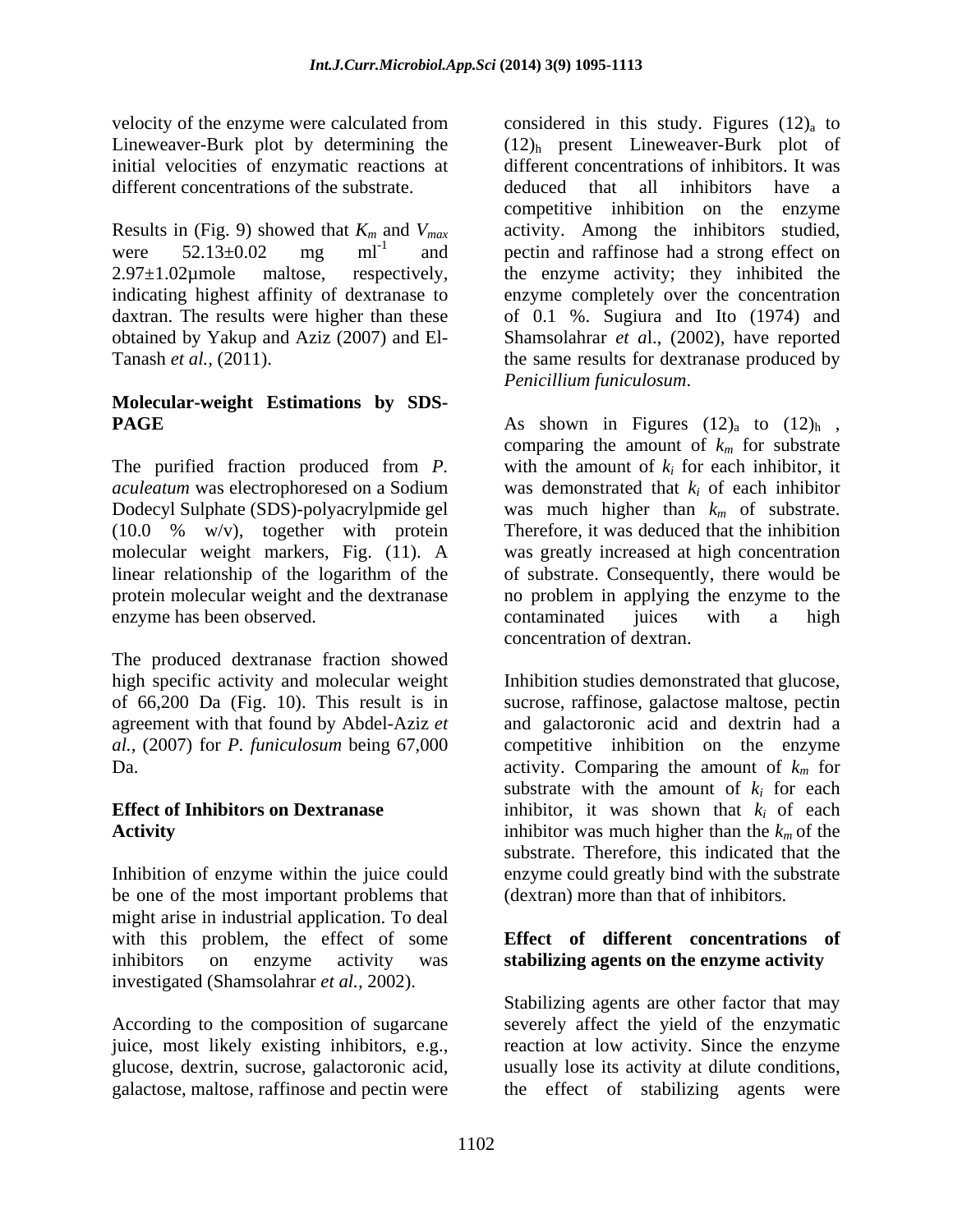investigated using polyolic, proteinic and

These reagents may stabilize the enzyme at other ranges. Therefore, the effects of the enzyme activity were determined. As effect on the enzyme activity at albumen, PVP, sorbitol and glycerol improved the activity of the enzyme to 76.5, 12.74, 64.0 and 24.26 % at a factor of 0.7, **Effect of Different Metals on Dextranase** 0.1, 0.7 and 0.3 %, respectively. BSA (Fig. **Activity**  $13<sub>e</sub>$ ) has no significant effect on the activity over a broad range of the concentrations. The effect of different metals on dextranase PEG and gelatin (Fig. 12<sub>f</sub> and 12<sub>g</sub>) decreased activity was shown in Table (5). Results the activity in the range of 9.13–15.38 % indicated that  $\text{FeCl}_2$  and  $\text{FeCl}_3$  strongly and 11.46 16.76 %, respectively. According inhibited the dextranase activity, while to the results, it was declared that sorbitol,  $MnCl<sub>2</sub>$  and  $MgCl<sub>2</sub>$  had no effect on glycerol and egg albumen slightly inhibit the dextranase activity. Theses results are in enzyme to 50%. These compounds probably agreement with that reported by Mamoru *et*  preserve the active conformation of the

polymeric compounds. sorbitol have a high content of hydroxyl enzyme. Substances such as glycerol or groups.

specific concentrations and inactivate at The effects of several stabilizing agents several concentrations of egg albumen, PVP, activity and it was shown that egg albumen, sorbitol, glycerol, BSA, PEG and gelatin on PVP, sorbitol, glycerol and BSA had no shown in Fig.  $(13_a, 13_b, 13_c, and 13_d)$ , egg concentrations of 0.7, 0.1, 0.7, 0.3 and 1.5, were investigated to improve the enzyme effect on the enzyme activity at respectively.

### **Effect of Different Metals on Dextranase Activity**

*al.,* (1973).

**Table.1** Dextranase activity (unit 100ml<sup>-1</sup>) of the culture filtrates of the microbial isolates at different incubation periods

| <b>Microbial</b> | <b>Strains</b>                |        |                     | incubation periods | Dextranase activity (Units /100ml), at different |            |
|------------------|-------------------------------|--------|---------------------|--------------------|--------------------------------------------------|------------|
| culture          |                               | 2 days | 4 davs              | davs               | 10 days                                          | 12 days    |
| Yeast            | . cerevisiae YSF-5            | 197.86 | 306.1 <sup>-1</sup> | 497.35             | 1078.18                                          | 39.11      |
|                  | L. starkyi ATCC-12659         | 168.27 | 736.52              | 744.61             | 312.50                                           | $\sim 100$ |
|                  | Bacterial B. subtilus M-15    | 476.31 | 2985.03             | 1306.27            | 843.06                                           | $- - -$    |
|                  | L. dextranicus B-512 FM       | 234.60 | 562.88              | 1964.07            | 27591.49                                         | 161.02     |
| Fungal           | niculosum NRRL-6014<br>типіси | 396.54 |                     | 34790.45           | 68048.20                                         | 178.99     |
|                  | . aculeatum NRRL-896          | 1002.5 |                     |                    | 23653.1 101250.00 54320.48 247.60                |            |



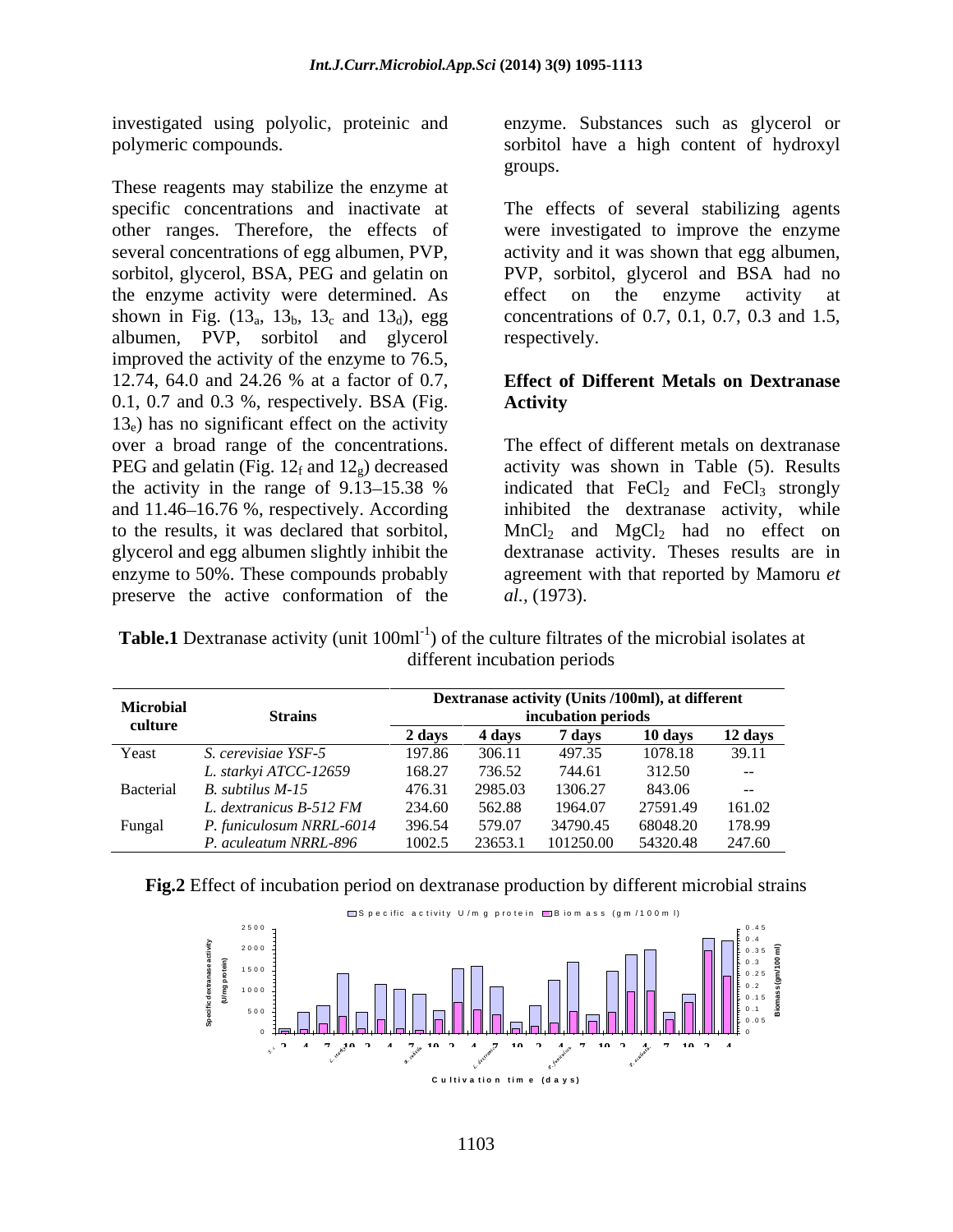| <b>Carbon sources</b>    | Dry weight of mycelium       | Protein content of<br>culture filtrate | <b>Dextranase</b><br>activity |
|--------------------------|------------------------------|----------------------------------------|-------------------------------|
|                          | $\frac{mq}{100}$ ml culture) | (mg/100ml)                             | (U/100ml)                     |
| *Dextran $(\%w/v)$       |                              |                                        |                               |
| dextran $(0.5\%)$        | 175.39                       | 14.35                                  | 5880.64                       |
| dextran $(1.0 %)$        | 364.02                       | 17.99                                  | 30870.84                      |
| dextran $(1.5\%)$        | 398.52                       | 21.11                                  | 31850.71                      |
| dextran $(2.0 %)$        | 502.64                       | 22.00                                  | 34300.52                      |
| dextran $(2.5\%)$        | 731.87                       | 25.28                                  | 66152.13                      |
| dextran $(3.0 %)$        | 1267.06                      | 42.60                                  | 73533.29                      |
| dextran $(3.5\%)$        | 1288.51                      | 48.70                                  | 99758.24                      |
| dextran $(4.0 %)$        | 1401.63                      | 51.59                                  | 88212.34                      |
| Glucose $(1.0\%)$        | 394.07                       | 17.92                                  | 197.39                        |
| <b>Lactose</b> $(1.0\%)$ | 285.89                       | 20.29                                  | 171.86                        |
| Dextrin $(1.0\%)$        | 362.11                       | 7.01<br>1.21                           | 348.61                        |
| <b>Starch</b> $(1.0\%)$  | 457.36                       | 5.58                                   | 343.70                        |

**Table.2** Effect of different carbon sources on the production of dextranase by *Penicillium aculeatum NRRL-896*.

 $*M.W.$  Dextran = 40.000 Dalton

 Maximal yield of dextranase (99758.24 unit/100ml) was obtained with dextran at 3.5% as a source of carbon. This value is the highest among all tested carbon sources.

These results are in agreement with that obtained by Priyanka and Santosh (2011)  $\&$ Mohamed *et al.,* (1999).

**Table.3** Effect of different nitrogen sources on the production of dextranase by *Penicillium aculeatum NRRL-896*.

| Nitrogen sources             | Dry weight of<br>mycelium<br>$\frac{mq}{100}$ ml culture) | <b>Protein content</b><br>of culture<br>filtrate<br>(mg/100ml) | <b>Dextranase</b><br>activity<br>(U/100ml) |
|------------------------------|-----------------------------------------------------------|----------------------------------------------------------------|--------------------------------------------|
| $NaNo3 + Yeast (control)$    | 585.32                                                    | 3.74                                                           | 98751.65                                   |
| $NaNo3 (1.0\%, w:v)$         | 1395.74                                                   | 2.69                                                           | 2878.27                                    |
| Yeast extract $(0.2\%, w:v)$ | 1815.66                                                   | 11.35                                                          | 65014.43                                   |
| Ammonium sulphate            | 512.49                                                    | 2.41                                                           | 721.08                                     |
| Peptone                      | 793.61                                                    | 10.03                                                          | 62431.62                                   |
| Tryptone                     | 1034.08                                                   | 9.87                                                           | 48011.05                                   |
| Casein hydrolyzate           | 1282.10                                                   | 9.95                                                           | 33572.81                                   |
| Urea                         | 1224.63                                                   | 3.72                                                           | 2174.64                                    |

Results indicated that using a combination of sodium nitrate and yeast extract as a source of nitrogen produced the highest activity (98751.65 units / 100ml) compared to other nitrogen sources.

On the other hand using ammonium sulphate gave the lowest level of enzyme activity (721.08 units/100ml). These results are similar to those reported by **Mohamed** *et al.,* **(1999).**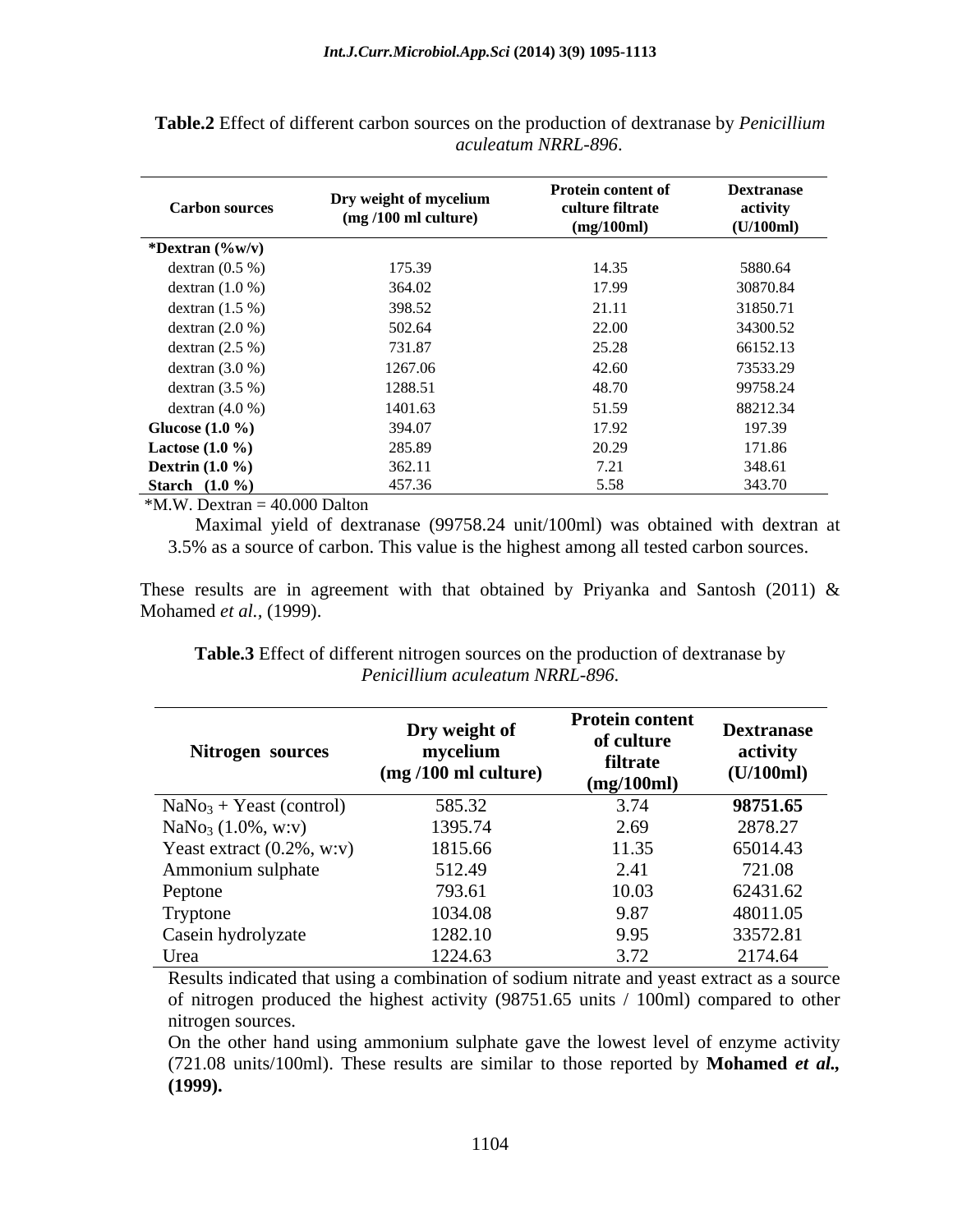|                                        |                       | <b>Total</b> | эресшс               |        |                           |
|----------------------------------------|-----------------------|--------------|----------------------|--------|---------------------------|
|                                        | <b>Total activity</b> |              |                      |        | <b>Yield Purification</b> |
| <b>Purification step</b>               | (Units/100ml)         | protein      | Units/mg             |        | fold                      |
|                                        |                       |              | protein              |        |                           |
| <b>Culture filtrate</b>                | 101140.00             | - 51.00      | 1983.14              | 100.00 | 1.00                      |
|                                        | 67280.17              | 4.62         | 14562.81 66.52 7.34  |        |                           |
|                                        |                       |              |                      |        |                           |
| <b>Ammonium</b><br>sulfate<br>Dialysis | 26819.41              | 1.39         | 19294.54             |        | 9.73                      |
| <b>DEAE-Sepharose</b>                  | 17322.91              | 0.29         | 59734.18 17.13 30.12 |        |                           |
| <b>Sephadex G-100</b>                  | 14945.63              | 0.18         | 83031.28 14.78 42.87 |        |                           |

| <b>Table.4</b> Purification scheme for dextranase from <i>Penicillium aculeatum NRRL-896</i> |  |  |
|----------------------------------------------------------------------------------------------|--|--|
|----------------------------------------------------------------------------------------------|--|--|

After, removal of the insoluble materials by centrifugation, the clear supernatant was loaded onto a DEAE-Sepharose column **(Elvira** *et al.,* **2003)**. The dextranase adsorbed was eluted by a linear gradient system of NaCl (0.21 M). The dextranase fraction at (fraction number 43) gave a single active peak (Fig. 3) that had the maximum enzyme.





The dextranase active peaks (D&E) were collected, saturated and applied to Sephadex G-100 column and also one active dextranase peak was formed and collected symmetrical at fraction number 43, Fig. (4).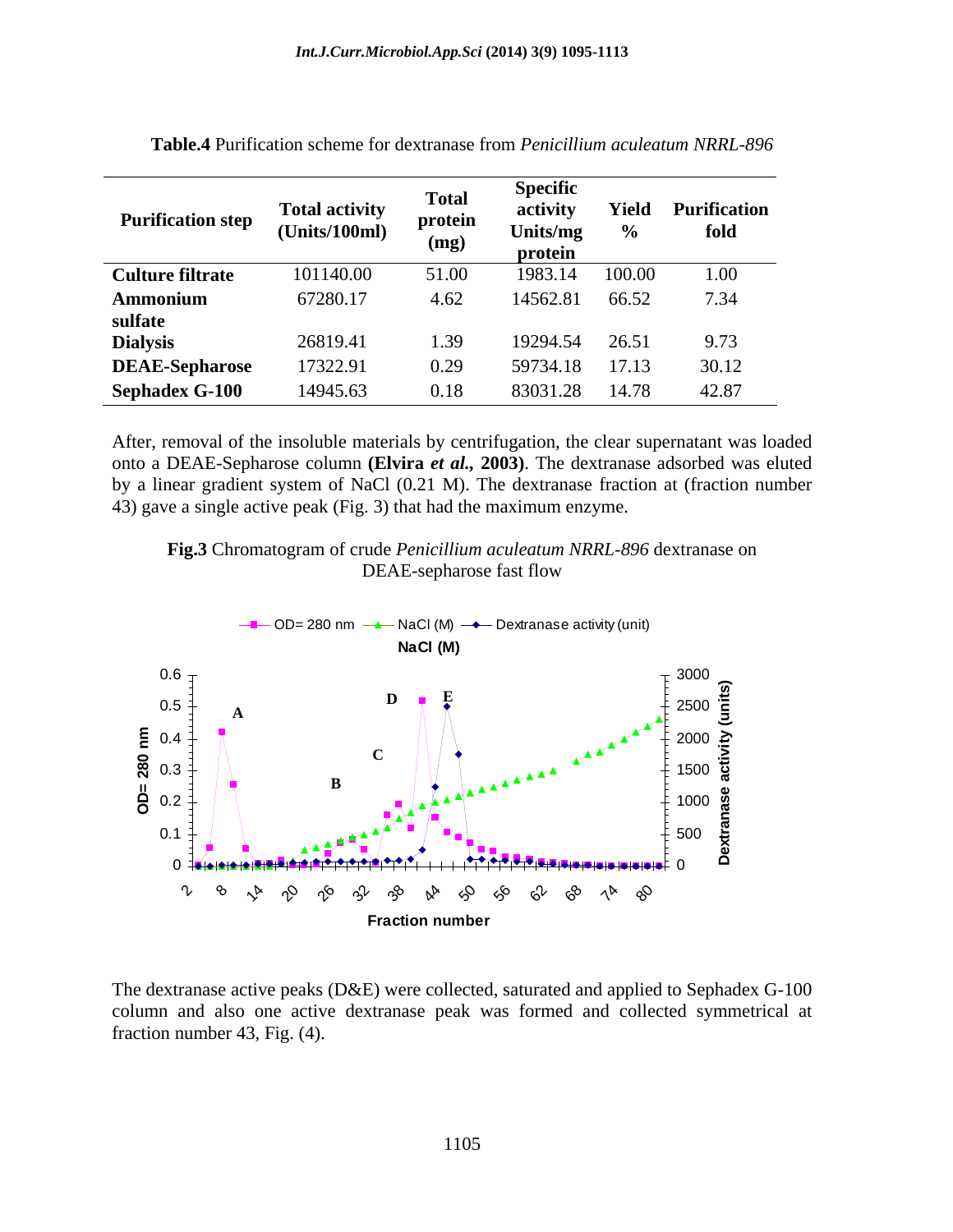**Fig.4** Elution profiles for protein and dextranase activity on Sephadex G-100. The absorbance values at 280 nm (protein) were redrawn from the recorder chart. Fractions of 2 ml were collected and measured for activity.



**Fig.5** Effect of temperature on soluble dextranase, enzyme concentration 0.28 u/ml, dextran as substrate 0.625 % (w/v), with 20 % sucrose,  $(0.025 \text{ M}$  acetate buffer pH 4.0) and reaction time 30 min

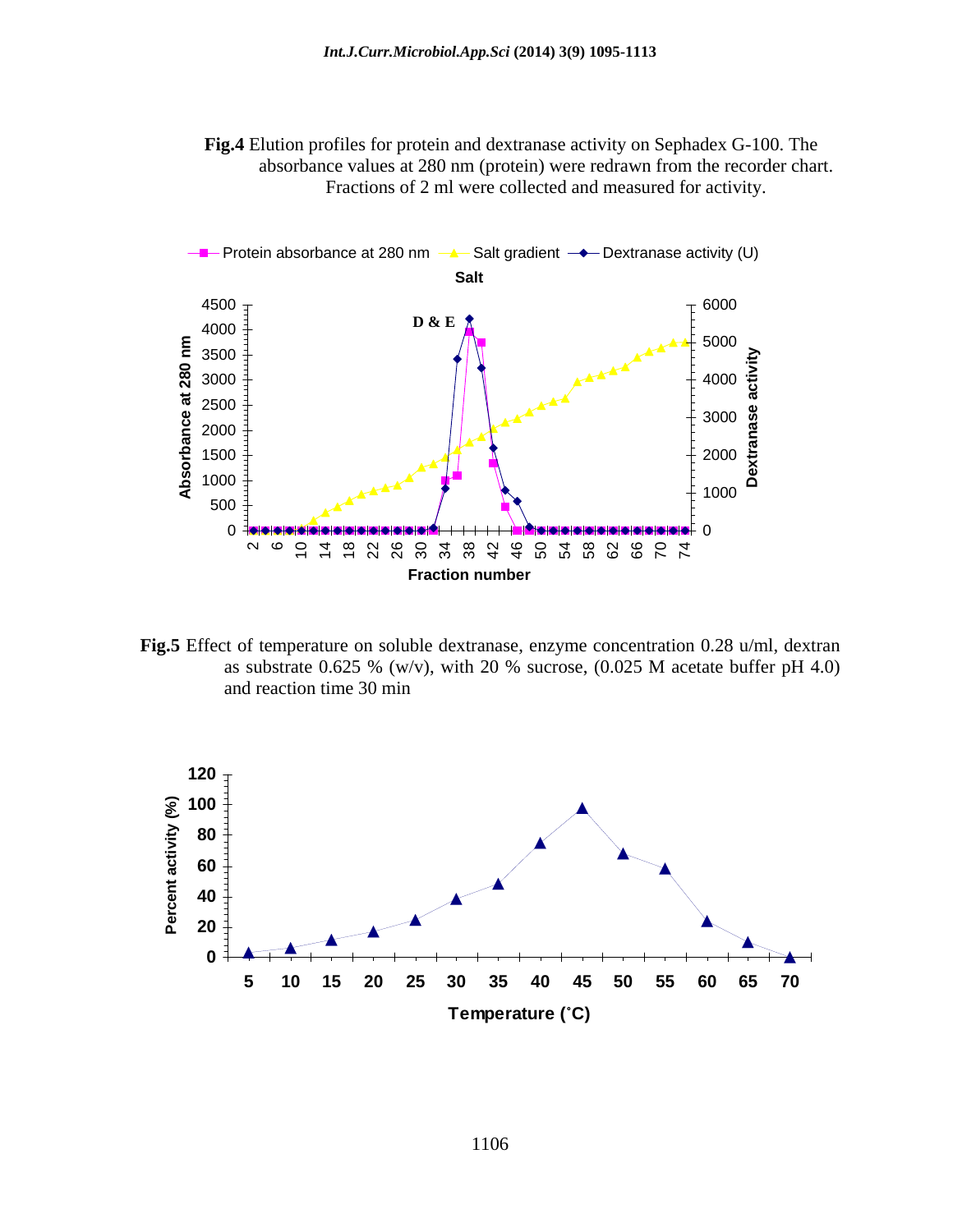



**Fig.7** Effect of temperature on stability of soluble dextranase.



**Fig.8** Effect of pH on stability of dextranase.

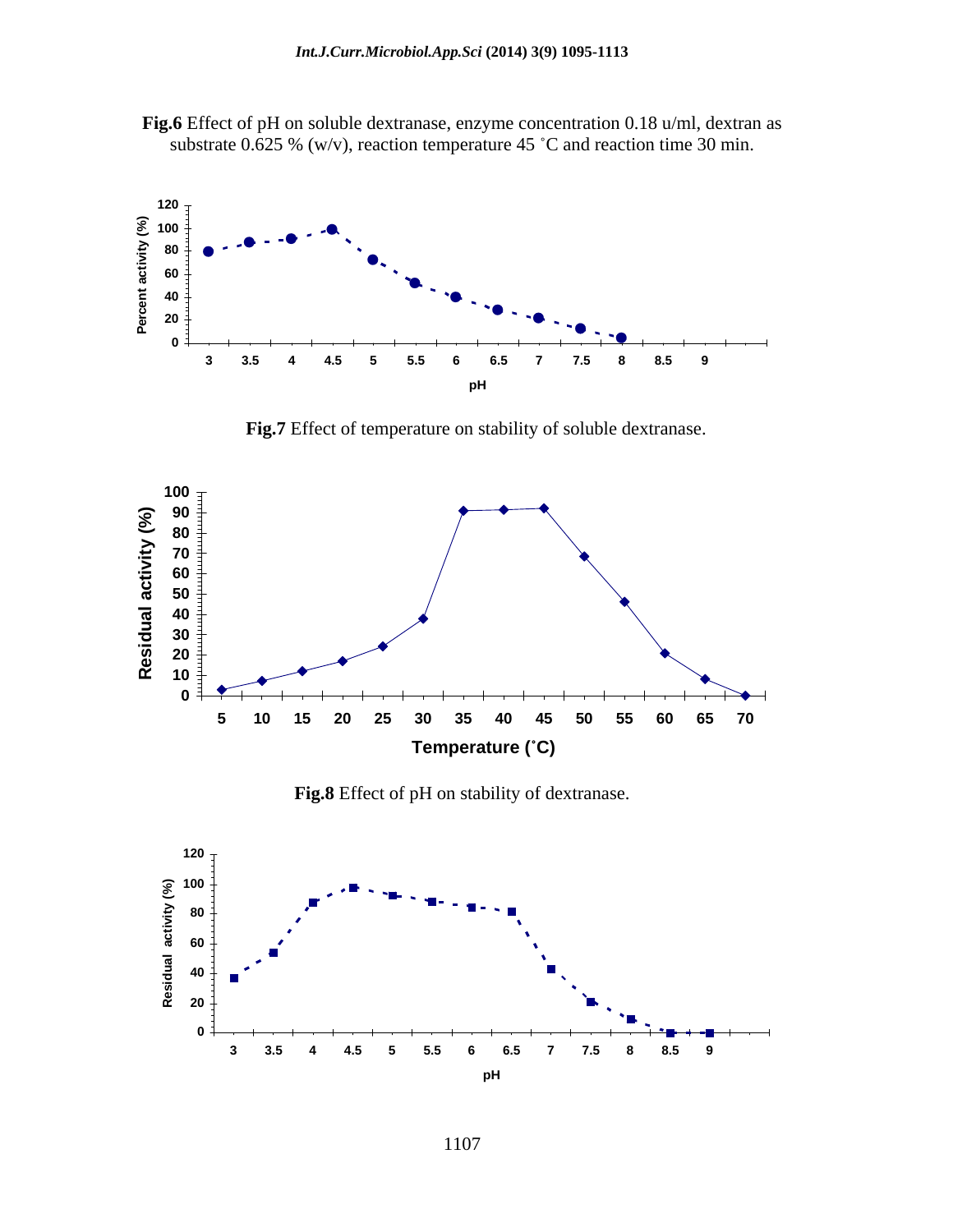**Fig.9** Lineweaver- Burkplot of free dextranase purified from *Penicillium aculeatum NRRL- 896*



**Fig.10** Molecular-weight estimations by SDS-PAGE

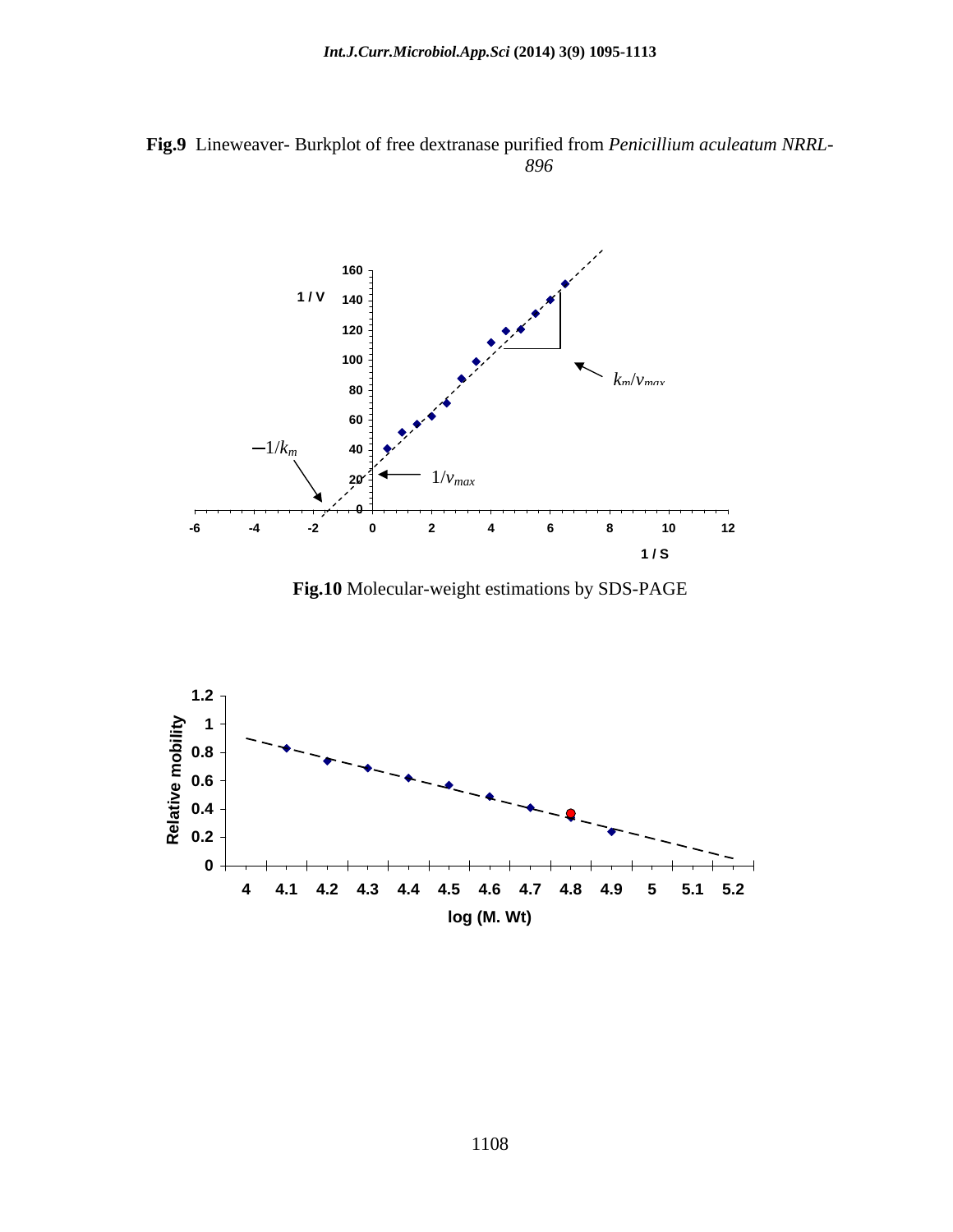

**Fig.11** Electrophoresis analysis of purified dextranase from *Penicillium aculeatum NRRL-896*

**Where: S: Strand proteins; 1: Ammonium sulfate; 2- Dialysis; 3: DEAE-Sepharose; 4: Sephadex G-100 Table.5** Effect of different metals on dextranase activity:

| <b>Metals (1mM)</b>                     | <b>Free dextranase (Residual activity) %</b> |
|-----------------------------------------|----------------------------------------------|
| Control                                 |                                              |
| Ferrous chloride $(FeCl2)$              |                                              |
| Ferric chloride $(FeCl3)$               |                                              |
| Cobalt chloride $(CoCl3)$               |                                              |
| Manganese Chloride (MnCl <sub>2</sub> ) |                                              |
| Lead dichloride $(PbCl2)$               |                                              |
| Copper chloride $(CuCl2)$               |                                              |
| Aluminum chloride $(AlCl3)$             |                                              |
| Magnesium chloride (MgCl <sub>2</sub> ) |                                              |
| Mercuric chloride $(HgCl2)$             |                                              |

Results indicated that  $FeCl<sub>2</sub>$  and  $FeCl<sub>3</sub>$  strongly inhibited the dextranase activity, while  $MnCl<sub>2</sub>$  and  $MgCl<sub>2</sub>$  had no effect on dextranase activity. Theses results are in agreement with that reported by Mamoru *et al.,* (1973).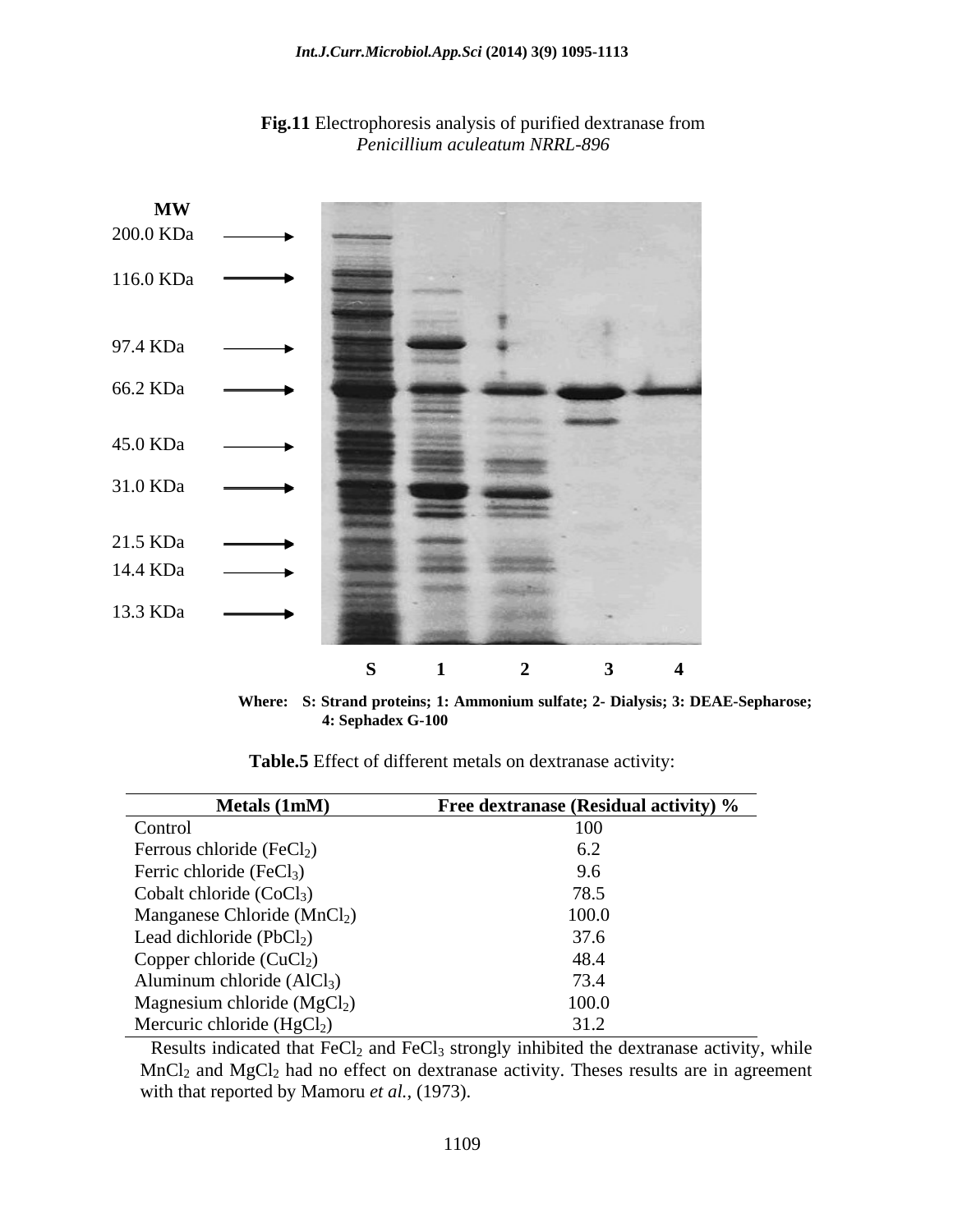

**Fig.12** Lineweaver-Burk plots for different concentrations of inhibitors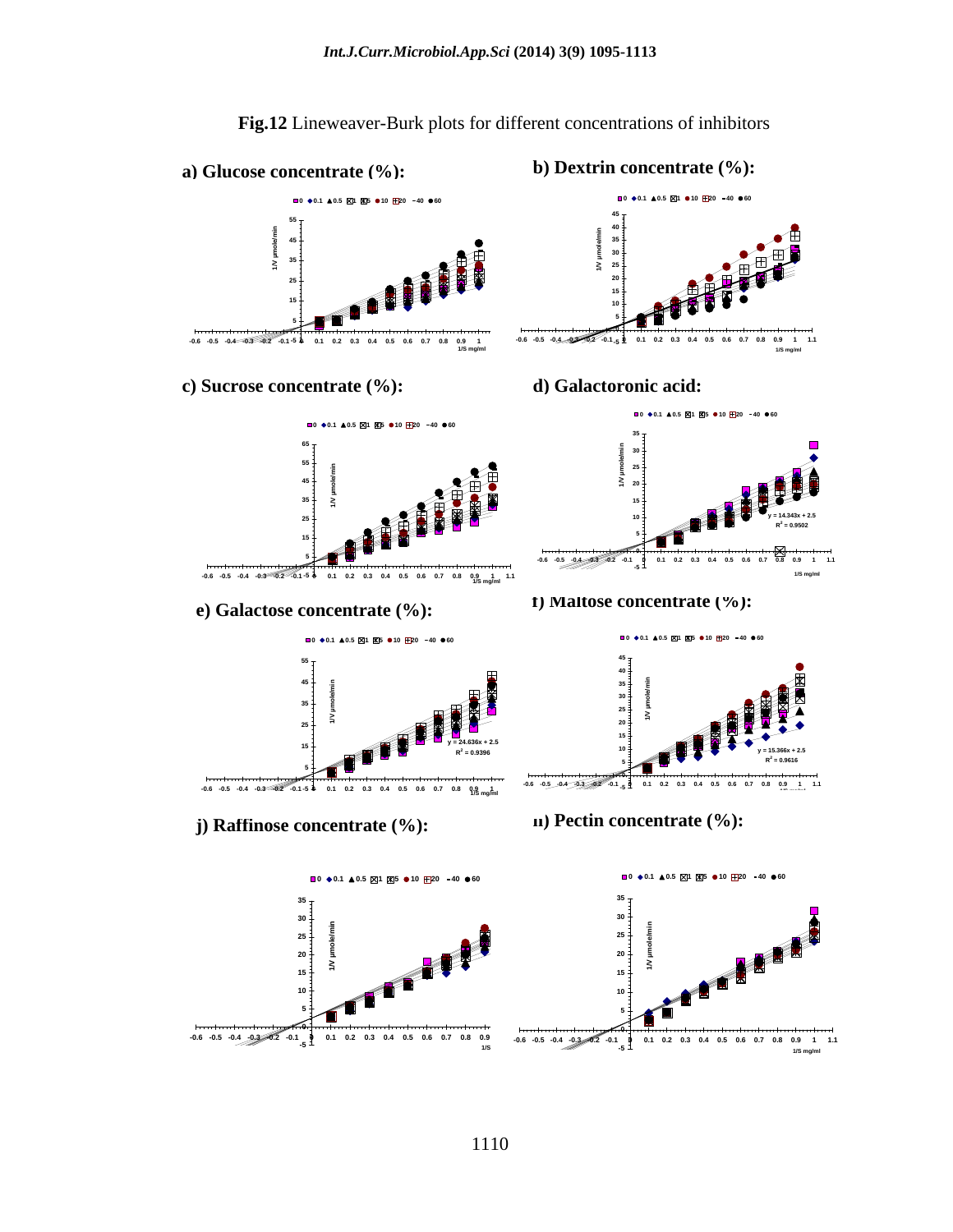![](_page_16_Figure_1.jpeg)

**Fig.13** Effect of different concentrations of stabilizing agents on the enzyme activity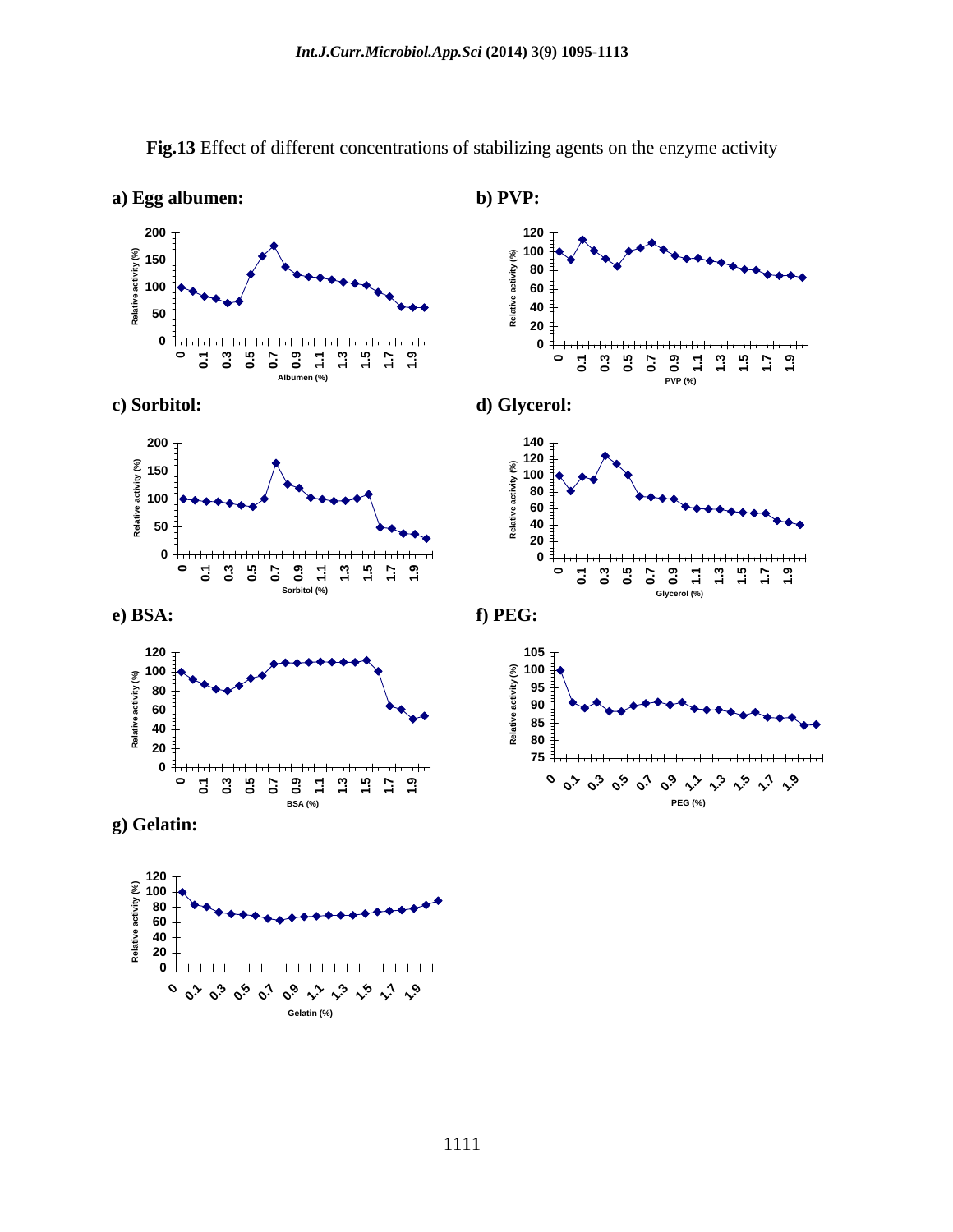- Abdel-Aziz, M. S., F. N. Talkhan and J. Janson (2007). Purification and
- Alberto A. and P. W. Owen (1991). degrading enzymes produced by
- Brown C. F. and P. A. Inkerman (1992). Hames B. D. and M. Richwood (1990).
- Bucke C.; M. Adlard; V. Singleton and J. *patent application 20030100041.*
- Cheetham N. W. H.; M. E. Slodki and G. Inkerman P. A. and L. Riddell (1977). J. Walker (1991). Structure of linear, *Streptococcus sobrinus. Carbohydr.*
- Cuddihy, J. A.; J. S. Rauh; F. Mendez and sugar-making industry. Biotec. C. Bernhard (1999)*.* Dextranase in sugar production: factory experience.
- David W. K. and D. F. Day (1988).
- Eggleston G., and A. Monge (2005).
- Eggleston G., A. Monge, B. Montes, and D. Stewart (2006). Factrory trials to

**References Conserverse Exercise 2.1 and 2.1 application of the industrial application of** dextranase in raw sugar manufacture: *Part 1. Intern. Sugar Journal, 108 (1293): 528-537.*

- characterization of dextranase from a Elvira K.; S. Petri; U. Nikolai and K. Timo new strain of *Penicillium*  (2003). Purification and properties of *funiculosum*. *Journal Appl. Sci. Res., 3: 1509-1516.* extracellular dextranase from a *Bacillus* sp. *Journal of Chromatography B., 796: 315-326.*
- Studies on the galactomannan- Fulcher R. P. and P. A. Inkerman (1974). *Sporotrichum callulophilum*. *Journal of Industrial Microbiology, 8: 229-* cane juice. *Proc. Qld Soc. Cane 236. Technol., 41: 179-186.* Preliminary studies on the enzymic removal of dextran from deteriorated
- Specific method for quantitative *Gel Electrophoresis of Proteins, a* measurement of the total dextran *Practical Approach*, *Oxford* content of raw sugar. *Journal University Press, UK. Practical Approach, Oxford University Press, UK.*
- *Agriculture and Food Chemistry, 40:* Hidi P. S. R. (1975). Enzymic hydrolysis *227- 233.* of dextran in mills, part 1. *Proc. 42* Horn (2001). Assay method. *U. S. Cane Technol. [QSSCT], pp. 331 nd Conf. of Queensland Society Sugar 344.*
- low molecular weight dextran enzyme process for the treatment of synthesized by a D- deteriorated cane. Proc. *Queensl.*  glycosyltransferase (GTF-S3) of *Soc. Sugar Cane Technol.*, *44:215-* Dextranase III. Refinements to the *233.*
- *Polymers, 16: 341–353.* Jimênez E. R. (2005). The dextanase along sugar-making industry. *Biotec. Appli., 22: 20-27.*
- *[http://www.midlan](//www.midlan)*  and R. J. Randall (1951). Protein *dresearchlabsinc.com/doclib/dexexp* measurement with folin phenol *er.pdf*. reagent., *Journal Biol. Chem., 193:* Lowry O. H.; N. J. Rosebrough; L. Farr *265-275.*
- Production of dextranase by Madhu G. L. and K. A. Prabhu (1984). *Lipomyces starkeyi. Biotechnology Letters, 10 (2): 117-122. aculeatum*. *Enzyme and Microbial* Studies on dextranase from *P. Technology, 6: 217-220.*
- Optimization of sugarcane factory Madhu G.; L. Shukla and K. A. Prabhu application of commercial (1984). Application of dextranase in dextranases. *Process Biochemistry, 40: 1881-1894.* juice, *Int. Sugar Journal, 86: 136* the removal of dextran from cane *138.*